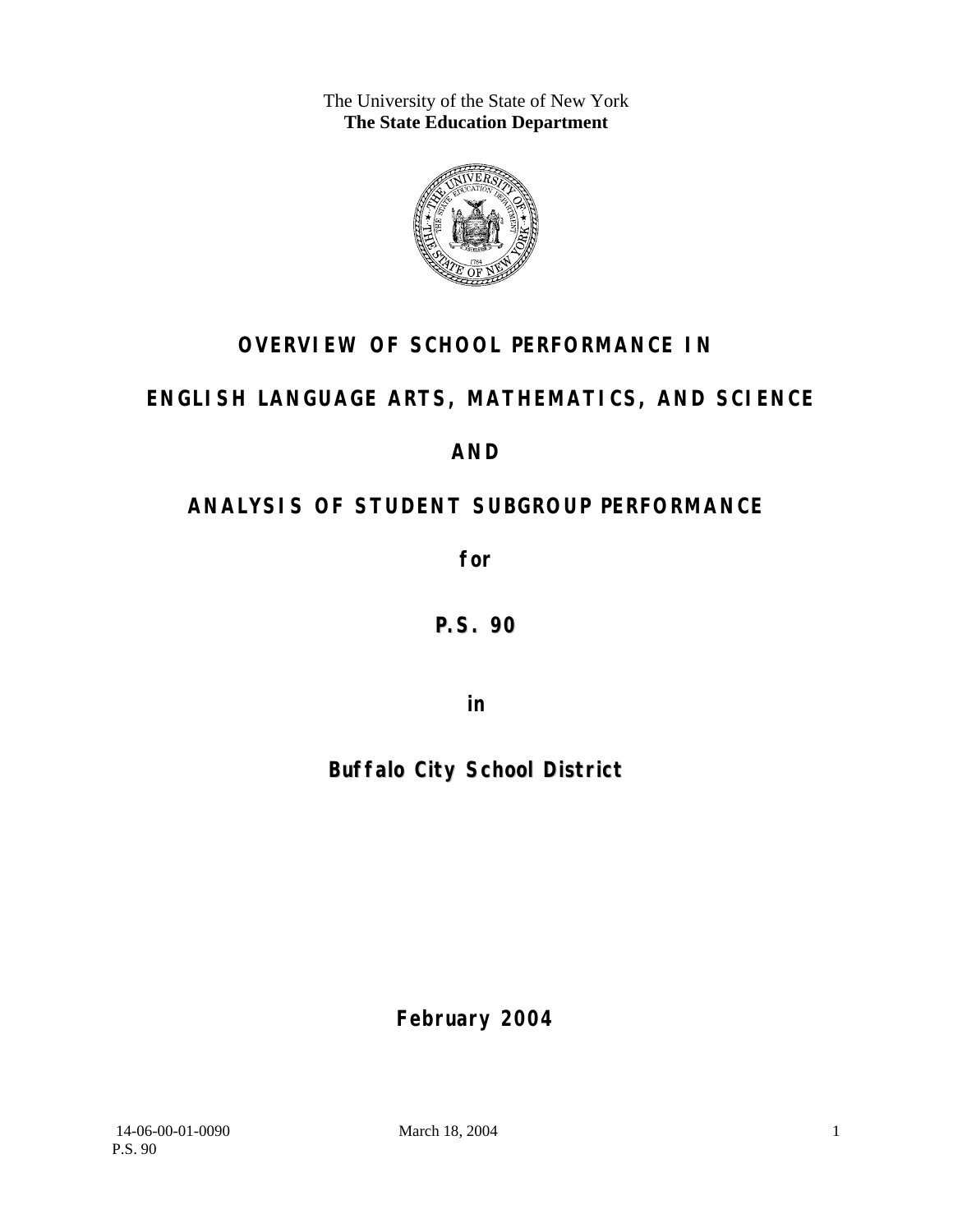## **THE UNIVERSITY OF THE STATE OF NEW YORK**

## **Regents of The University**

| Tonawanda             |
|-----------------------|
| <b>Hollis</b>         |
| Staten Island         |
| New Rochelle          |
| Peru                  |
| Huntington            |
| <b>North Syracuse</b> |
| New York              |
| <b>Belle Harbor</b>   |
| <b>Buffalo</b>        |
| Hartsdale             |
| Albany                |
| <b>Bronx</b>          |
| New York              |
| <b>Binghamton</b>     |
| Rochester             |

#### **President of The University and Commissioner of Education**

RICHARD P. MILLS

**Deputy Commissioner for Elementary, Middle, Secondary and Continuing Education**  JAMES A. KADAMUS

## **Coordinator, School Operations and Management Services**

CHARLES SZUBERLA

#### **Coordinator, Information and Reporting Services**

MARTHA P. MUSSER

The State Education Department does not discriminate on the basis of age, color, religion, creed, disability, marital status, veteran status, national origin, race, gender, genetic predisposition or carrier status, or sexual orientation in its educational programs, services and activities. Portions of this publication can be made available in a variety of formats, including braille, large print or audio tape, upon request. Inquiries concerning this policy of nondiscrimination should be directed to the Department's Office for Diversity, Ethics, and Access, Room 530, Education Building, Albany, NY 12234. **Requests for additional copies of this publication may be made by contacting the Publications Sales Desk, Room 309, Education Building, Albany, NY 12234.** 

Please address all correspondence about this report that is not related to data corrections to:

*School Report Card Coordinator Information and Reporting Services Team New York State Education Department Room 863 EBA 89 Washington Avenue Albany, NY 12234*  E-mail: *RPTCARD@mail.nysed.gov*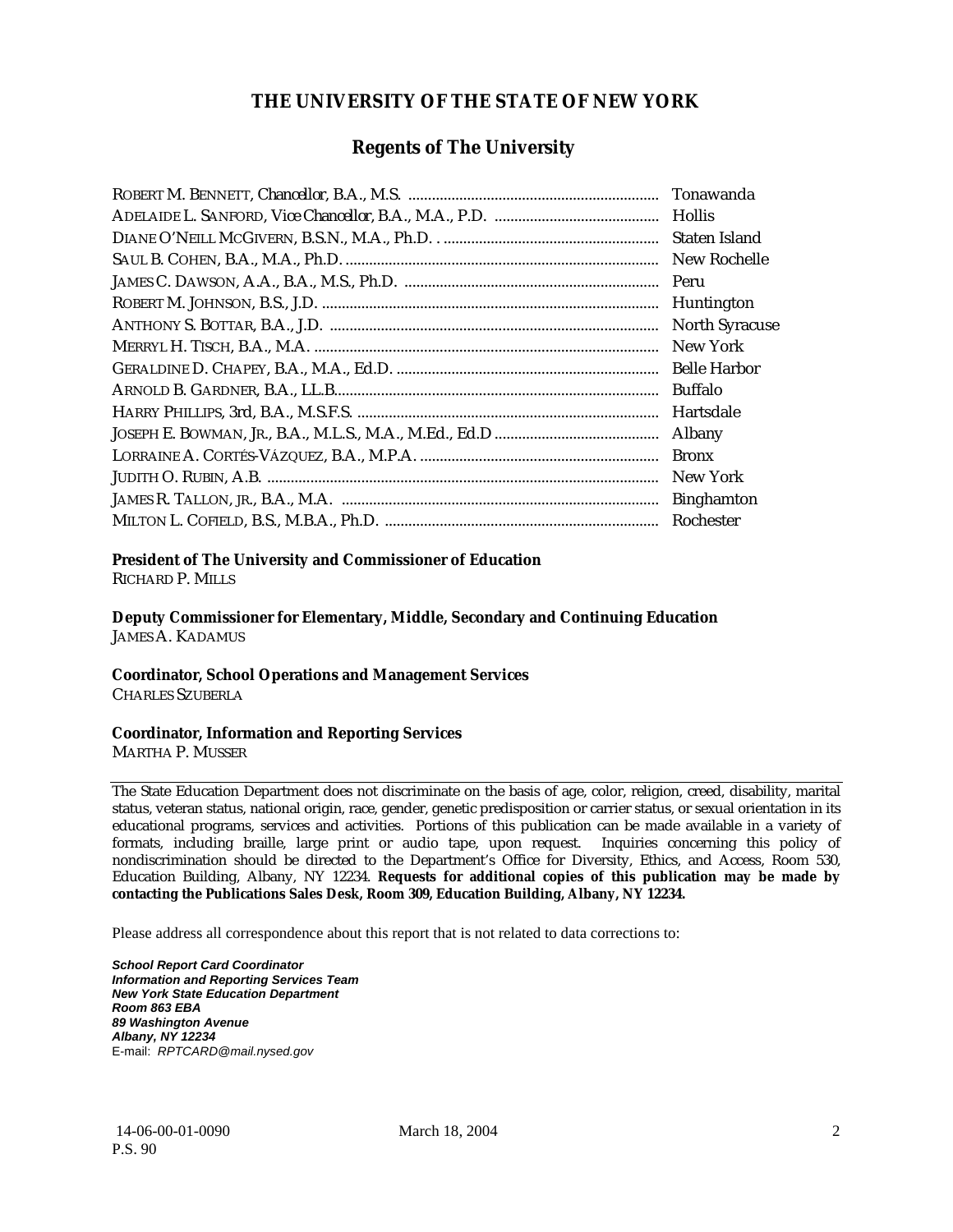The *New York State School Report Card* is an important part of the Board of Regents effort to raise learning standards for all students. It provides information to the public on student performance and other measures of school and district performance. Knowledge gained from the school report card on a school's strengths and weaknesses can be used to improve instruction and services to students.

The *New York State School Report Card* consists of three parts: the *Overview of School Performance in English Language Arts, Mathematics, and Science and Analysis of Student Subgroup Performance,* the *Comprehensive Information Report,* and the *School Accountability Report*. The *Overview and Analysis* presents performance data on measures required by the federal No Child Left Behind Act: English, mathematics, science, and graduation rate. Performance data on other State assessments can be found in the *Comprehensive Information Report*. The *School Accountability Report* provides information as to whether a school is making adequate progress toward enabling all students to achieve proficiency in English and mathematics.

State assessments are designed to help ensure that all students reach high learning standards. They show whether students are getting the foundation knowledge they need to succeed at the elementary, middle, and commencement levels and beyond. The State requires that students who are not making appropriate progress toward the standards receive academic intervention services.

In the *Overview*, performance on the elementary- and middle-level assessments in English language arts and mathematics and on the middle-level science test is reported in terms of mean scores and the percentage of students scoring at each of the four levels. These levels indicate performance on the standards from seriously deficient to advanced proficiency. Performance on the elementary-level science test is reported in terms of mean scores and the percentage of students making appropriate progress. Regents examination scores are reported in four score ranges. Scores of 65 to 100 are passing; scores of 55 to 64 earn credit toward a local diploma (with the approval of the local board of education). Though each elementary- and middle-level assessment is administered to students in a specific grade, secondary-level assessments are taken by students when they complete the coursework for the core curriculum. Therefore, the performance of students at the secondary level is measured for a student cohort rather than a group of students at a particular grade level. Students are grouped in cohorts according to the year in which they first entered grade 9.

The assessment data in the *Overview and Analysis* are for all tested students in the school, including general-education students and students with disabilities. In the *Overview*, each school's performance is compared with that of schools similar in grade level, district resources, and student needs as indicated by income and limited English proficiency (LEP) status. Each district's performance is compared with that of all public schools statewide. In the *Analysis*, performance is disaggregated by race/ethnicity, disability status, gender, LEP status, income level, and migrant status.

Explanations of terms referred to or symbols used in this part of the school report card may be found in the glossary on the last page. Further information on the school report card may be found in the guide, *Understanding Your School Report Card: February 2004*, available on the Information and Reporting Services Web site at www.emsc.nysed.gov/irts.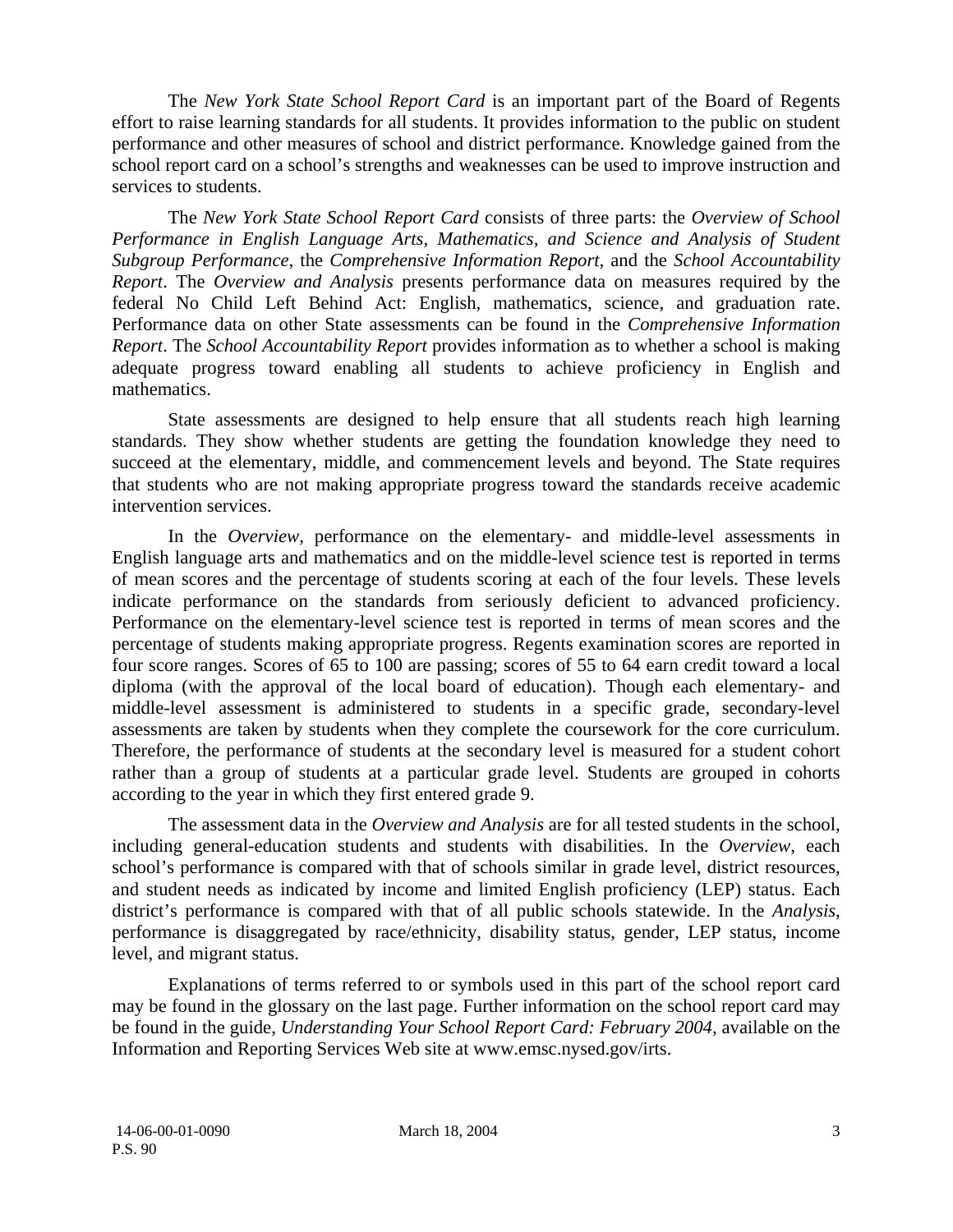# **Overview of School Performance in English Language Arts, Mathematics, and Science**

# **School Profile**

| Principal:<br>Jean Polino |             | (716)897-8100<br>Phone:   |
|---------------------------|-------------|---------------------------|
| <b>Organization</b>       | Grade Range | <b>Student Enrollment</b> |
| $2002 - 03$               | <b>PK-2</b> | 265                       |

| 2001–02 School District-wide Total Expenditure per Pupil | \$12,201 |
|----------------------------------------------------------|----------|
|----------------------------------------------------------|----------|

| This school is in Similar Schools Group 5. All schools in this group are elementary level schools in large cities<br>other than New York City. The schools in this group are in the middle range of student needs for elementary level<br>schools in these districts. |
|-----------------------------------------------------------------------------------------------------------------------------------------------------------------------------------------------------------------------------------------------------------------------|
|                                                                                                                                                                                                                                                                       |
|                                                                                                                                                                                                                                                                       |

## **2002–03 Percentage of Core Classes Taught by Highly Qualified Teachers\***

| <b>Number of Core</b><br><b>Classes</b> | <b>Percent Taught</b><br>by Highly<br>Qualified<br><b>Teachers</b> |
|-----------------------------------------|--------------------------------------------------------------------|
| 17                                      | 82%                                                                |

\*For the 2002-03 school year, SED is reporting that teachers of core classes are highly qualified if they are certified to teach those classes. However, No Child Left Behind (NCLB) imposes requirements beyond certification for some teachers to be considered highly qualified. In future years, when New York State uses the NCLB criteria for reporting, certified teachers must fulfill all NCLB requirements to be counted as highly qualified.

### **2002–03 Percentage of Teachers with No Valid Teaching Certificate\***

| Number of<br><b>Teachers</b> | <b>Percent with No</b><br><b>Valid Teaching</b><br><b>Certificate</b> |
|------------------------------|-----------------------------------------------------------------------|
| 25                           | 20%                                                                   |

\*This count includes teachers with temporary licenses who do not have a valid permanent, provisional, or transitional teaching certificate.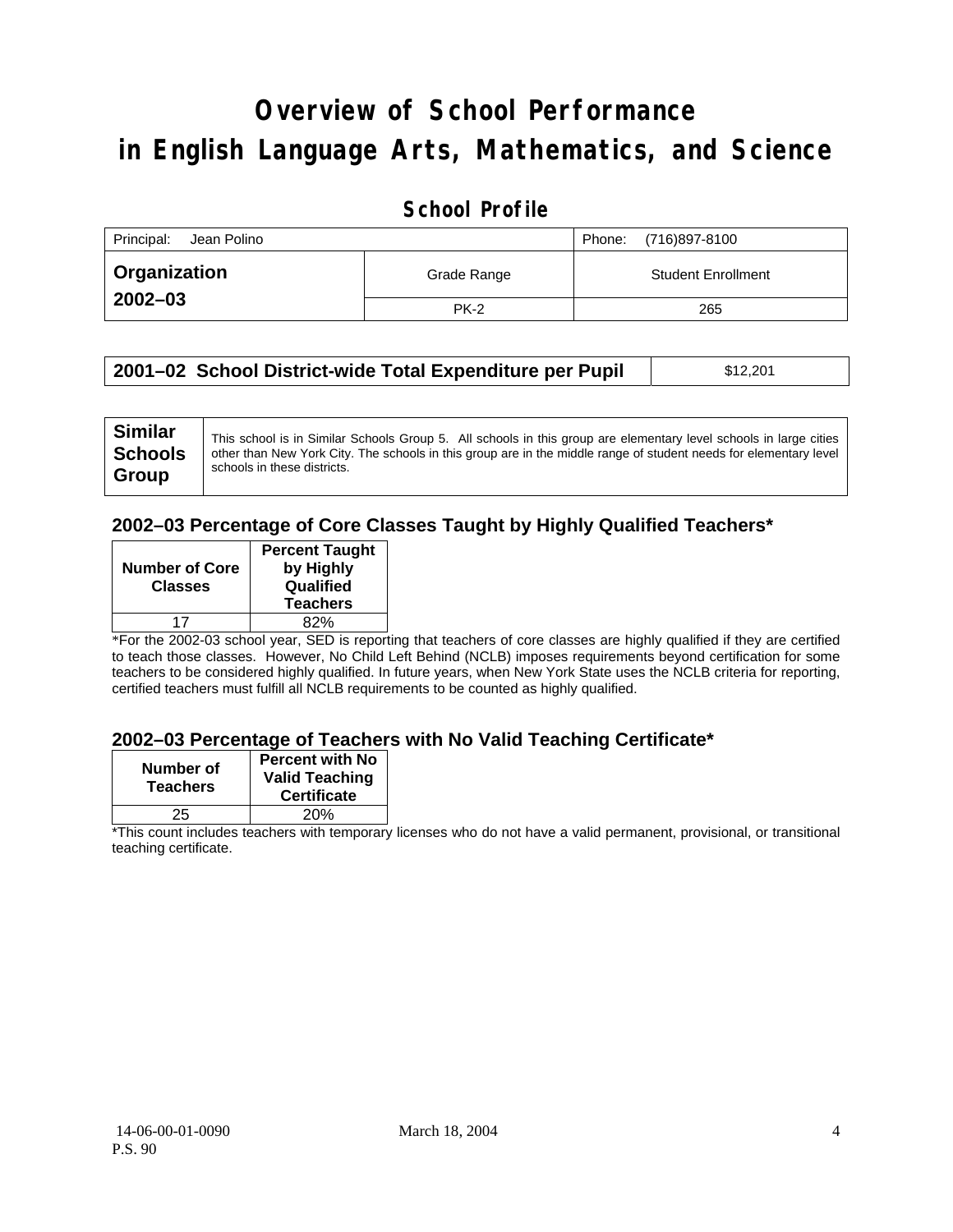# **Analysis of Student Subgroup Performance**

Historically, on State assessments the average performance of Black, Hispanic, and Native American students has been lower than that of White and Asian students. Similarly, students from lowincome families have not performed as well as those from higher income families. A high priority of the Board of Regents is to eliminate these gaps in student performance. In addition, Title I of the federal Elementary and Secondary Education Act includes explicit requirements "to ensure that students served by Title I are given the same opportunity to achieve to high standards and are held to the same high expectations as all students in each State."

This section of the school report card provides performance data for two years by racial/ethnic group, disability status, gender, English proficiency status, income level, and migrant status. The purpose of the student subgroup analyses is to determine if students who perform below the standards in any school tend to fall into particular groups, such as minority students, limited English proficient students, or economically disadvantaged students. If these analyses provide evidence that students in one of the groups achieve at a lower level than other students, the school and community should examine the reasons for this lower performance and make necessary changes in curriculum, instruction, and student support services to remedy these performance gaps. If your school did not report data for the 2002-03 school year for a subject and grade, a table showing data for subgroups in that subject and grade will not be included in the *Analysis*.